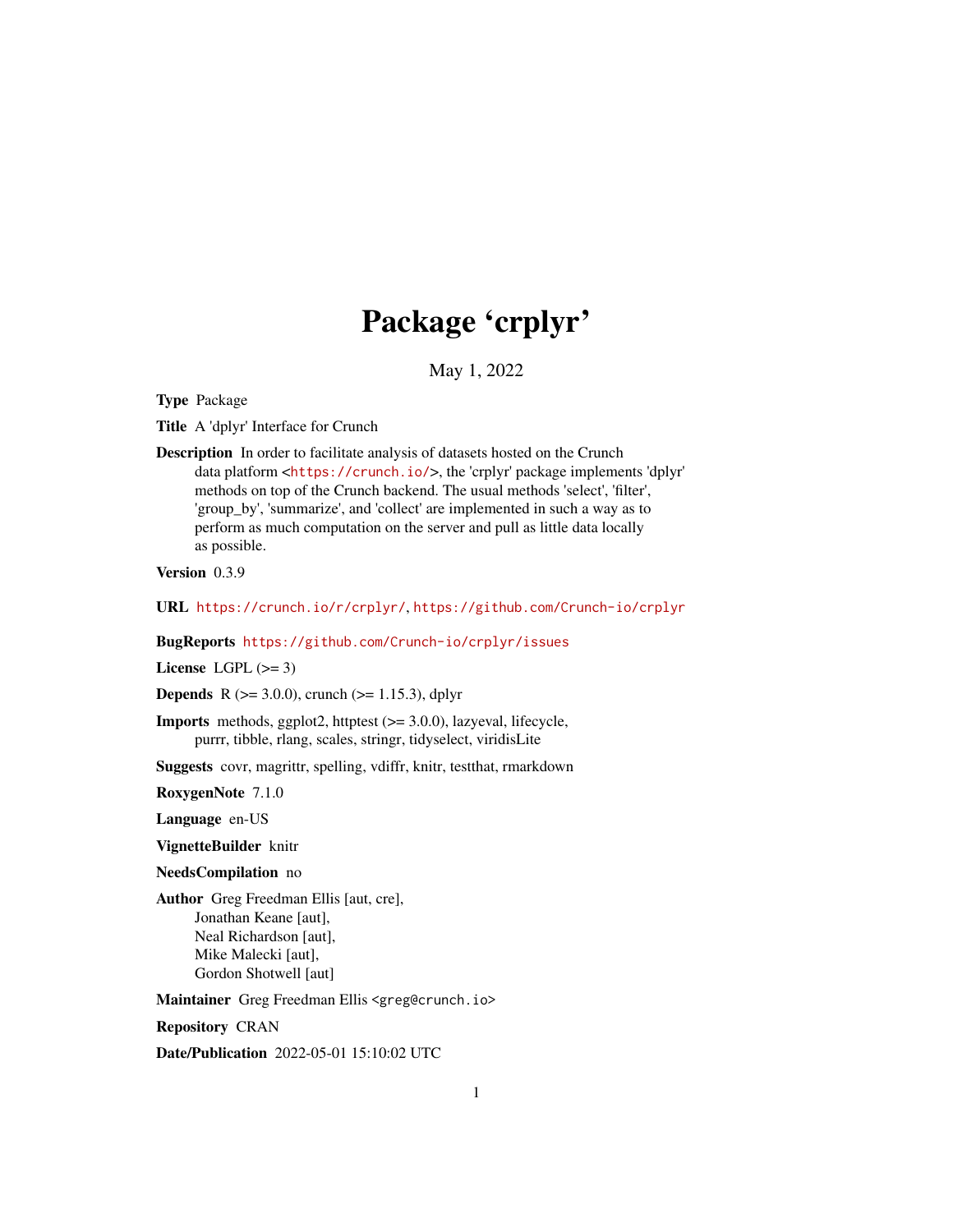# <span id="page-1-0"></span>R topics documented:

| Index |  |
|-------|--|

as\_cr\_tibble *Flatten a Crunch Cube*

# Description

Crunch Cubes can be expressed as a long data frame instead of a multidimensional array. In this form each dimension of the cube is a variable and the cube values are expressed as columns for each measure. This is useful both to better understand what each entry of a cube represents, and to work with the cube result using tidyverse tools.

# Usage

as\_cr\_tibble(x, ...)

#### Arguments

| $\mathsf{x}$ | a CrunchCube                                         |
|--------------|------------------------------------------------------|
| $\cdots$     | further arguments passed on to $tibble::as_tibble()$ |

# Details

The cr\_tibble class is a subclass of tibble that has extra metadata to allow ggplot::autoplot() to work. If you find that this extra metadata is getting in the way, you can use as\_tibble() to get a true tibble.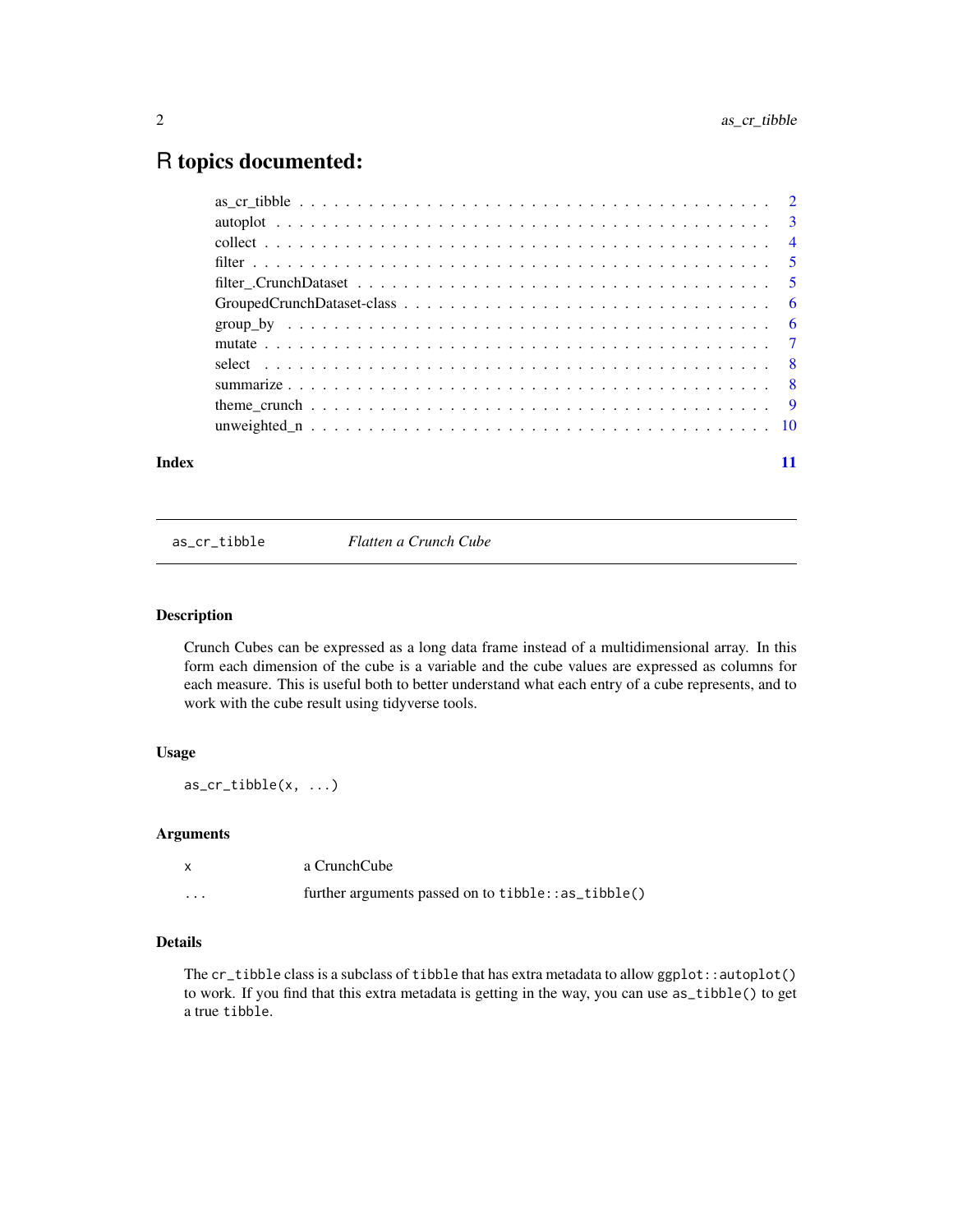<span id="page-2-0"></span>

The Crunch autoplot methods generate ggplots that are tailored to various Crunch objects. This allows you to visualize the object without bringing it into memory. You can select between three families of plots, which will attempt to accomodate the dimensionality of the plotted object. These plots can be further extended and customized with other ggplot methods.

#### Usage

```
## S3 method for class 'DatetimeVariable'
autoplot(x, \ldots)## S3 method for class 'NumericVariable'
autoplot(x, ...)
## S3 method for class 'CategoricalVariable'
autoplot(x, \ldots)## S3 method for class 'CategoricalArrayVariable'
autoplot(x, \ldots)## S3 method for class 'MultipleResponseVariable'
autoplot(x, \ldots)## S3 method for class 'CrunchCube'
autoplot(x, ...)
## S3 method for class 'CrunchCubeCalculation'
autoplot(x, plot_type = "dot", ...)## S3 method for class 'tbl_crunch_cube'
autoplot(x, plot_type = c("dot", "tile", "bar"), measure)
```
#### Arguments

| X         | A Crunch variable or cube aggregation                                                                                                                                                                                                 |
|-----------|---------------------------------------------------------------------------------------------------------------------------------------------------------------------------------------------------------------------------------------|
| $\ddotsc$ | additional plotting arguments                                                                                                                                                                                                         |
| plot_type | One of "dot", "tile", or "bar" which indicates the plot family you would like<br>to use. Higher dimensional plots add color coding or facets depending on the<br>dimensionality of the data.                                          |
| measure   | The measure you wish to plot. This will usually be "count", the default but<br>can also be ".unweighted_counts" or any other measure stored in the cube. If<br>omitted, autoplot will select the first measure appearing in the data. |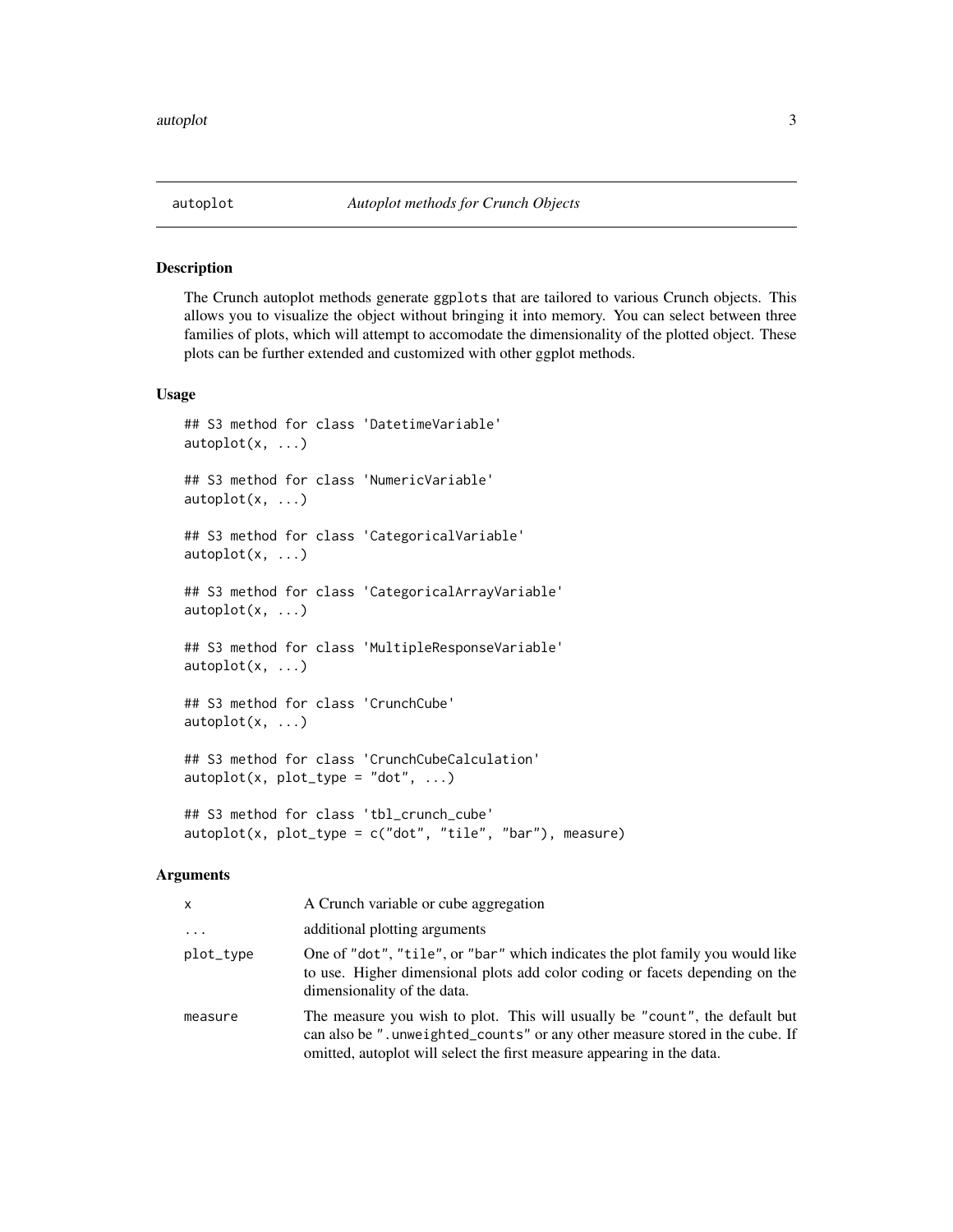<span id="page-3-0"></span>4 collect the collect of the collect of the collect of the collect of the collect of the collect of the collect of the collect of the collect of the collect of the collect of the collect of the collect of the collect of th

# Value

A ggplot object.

collect *Collect a Crunch dataset from the server*

# Description

This function brings a Crunch dataset into memory so that you can work with the data using R functions. Since this can create a long running query it is recommended that you try to filter the dataset down as much as possible before running collect().

# Usage

## S3 method for class 'CrunchDataset'  $collect(x, \ldots)$ ## S3 method for class 'GroupedCrunchDataset'  $collect(x, \ldots)$ 

# Arguments

|         | A Crunch Dataset                                           |
|---------|------------------------------------------------------------|
| $\cdot$ | Other arguments passed to crunch: $:$ as $.data$ . frame() |

# Details

When collecting a grouped CrunchDataset, the grouping will be preserved.

# Value

A tbl\_df or grouped\_df

### Examples

```
## Not run:
ds %>%
  group_by(cyl) %>%
  select(cyl, gear) %>%
  collect()
```
## End(Not run)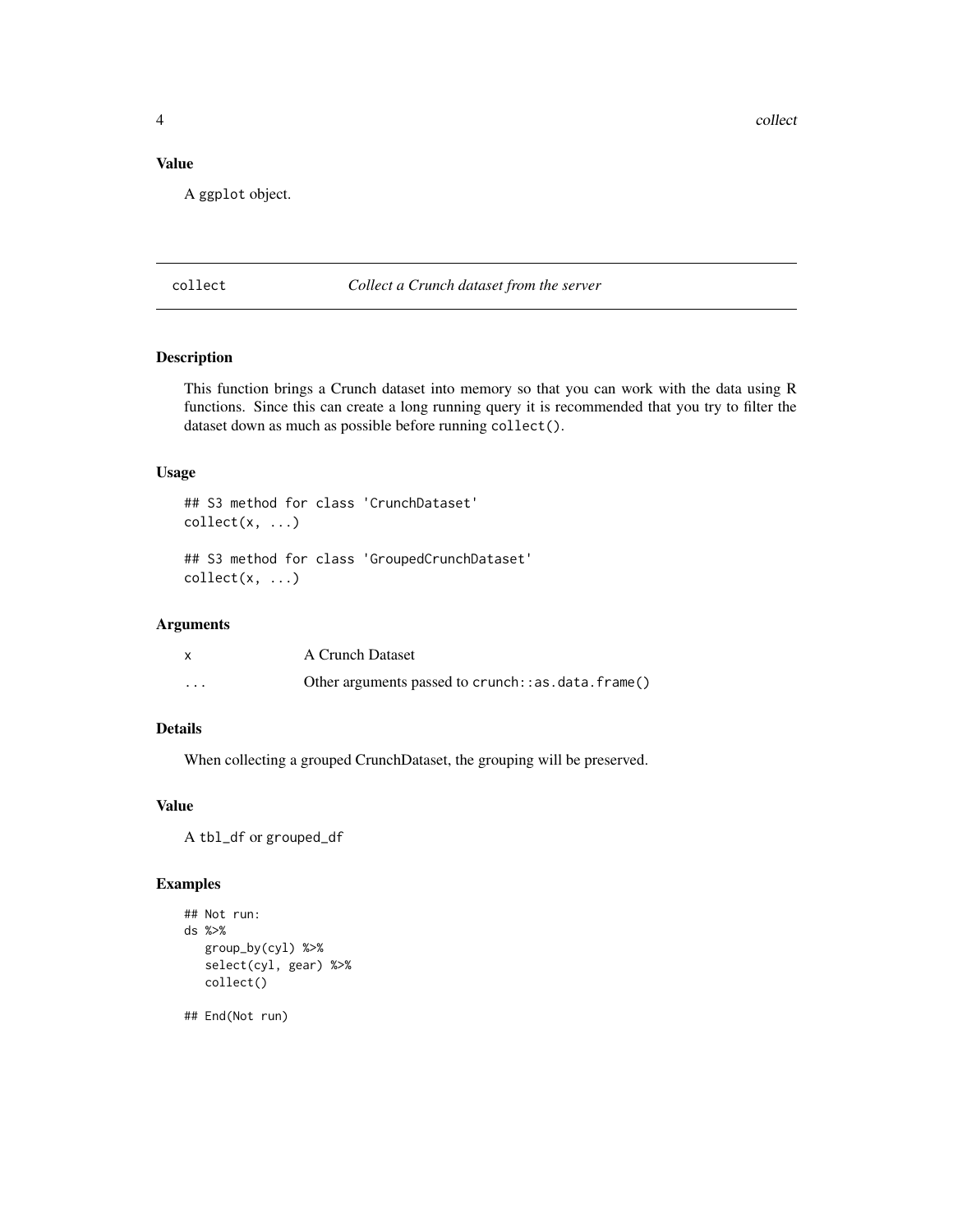<span id="page-4-0"></span>

This function applies a CrunchLogicalExpression filter to a CrunchDataset. It's a "tidy" way of doing ds[ds\$var == val,].

#### Usage

```
## S3 method for class 'CrunchDataset'
filter(.data, ..., .preserve = FALSE)
```
# Arguments

| .data     | A CrunchDataset                                                                                                                                                                              |
|-----------|----------------------------------------------------------------------------------------------------------------------------------------------------------------------------------------------|
| .         | filter expressions                                                                                                                                                                           |
| .preserve | Relevant when the .data input is grouped. If .presrve = FALSE (the default),<br>the grouping structure is recalculated based on the resulting data, otherwise the<br>grouping is kept as is. |

# Value

.data with the filter expressions applied.

# Examples

```
## Not run:
ds %>%
   select(cyl, gear) %>%
   filter(cyl > 4) %>%
  collect()
## End(Not run)
```
filter\_.CrunchDataset *Filter a Crunch dataset (deprecated)*

# Description

This function is deprecated, use filter() instead. Applies a CrunchLogicalExpression filter to a CrunchDataset. It's a "tidy" way of doing ds[ds\$var == val,].

#### Usage

## S3 method for class 'CrunchDataset' filter\_(.data, ..., .dots)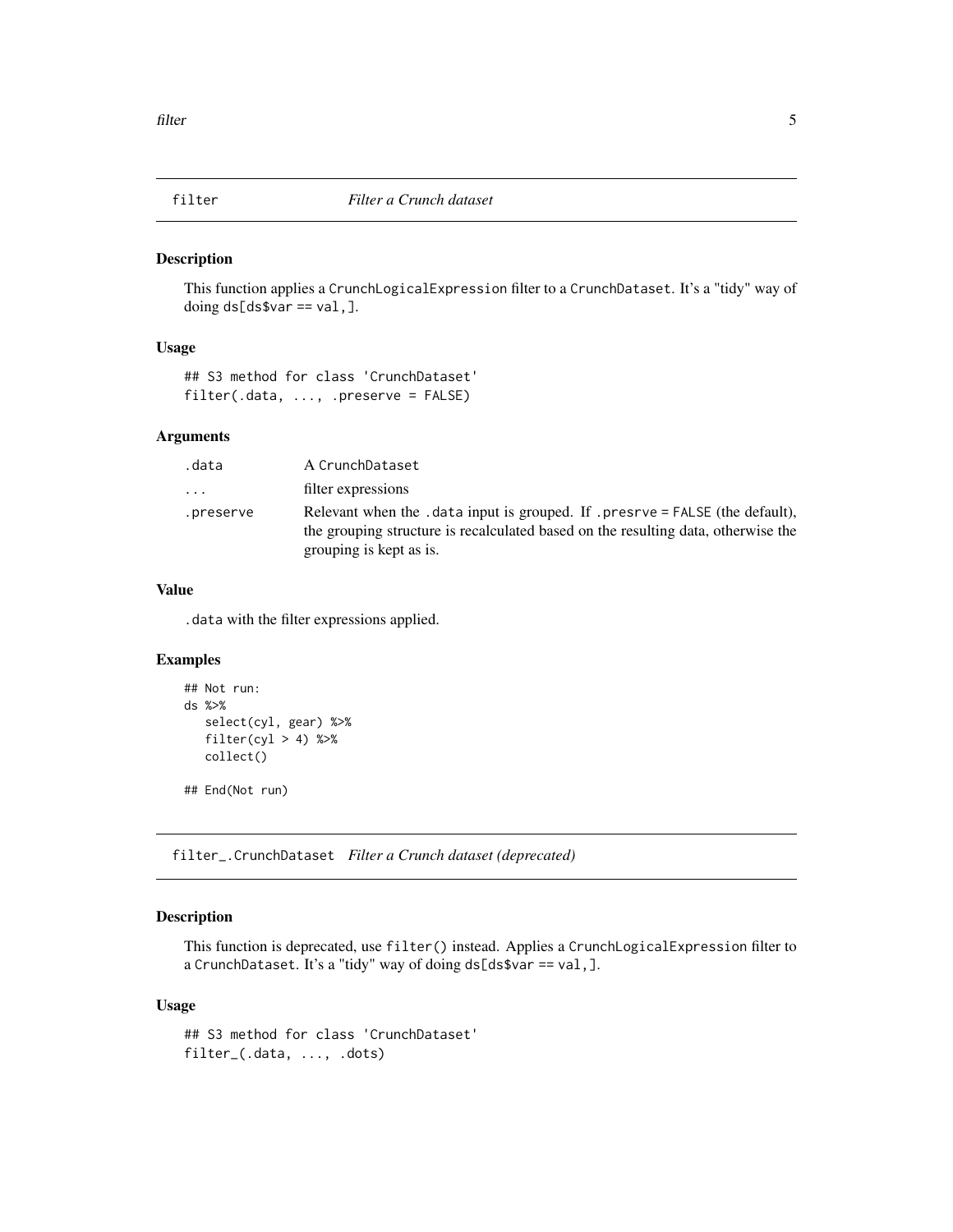# <span id="page-5-0"></span>Arguments

| .data                | A CrunchDataset    |
|----------------------|--------------------|
| $\ddot{\phantom{1}}$ | filter expressions |
| .dots                | More dots!         |

# Value

.data with the filter expressions applied.

```
GroupedCrunchDataset-class
```
*A Crunch Dataset "Grouped By" Something*

# Description

This is a subclass of crunch::CrunchDataset that has a field for recording "group\_by" expressions.

#### Examples

```
## Not run:
ds <- loadDataset("Your dataset name")
class(ds) ## "CrunchDataset"
grouped_ds <- group_by(ds, var1)
class(grouped_ds) ## "GroupedCrunchDataset"
```
## End(Not run)

group\_by *Group-by for Crunch datasets*

# Description

group\_by() sets grouping variables that affect what [summarize\(\)](#page-7-1) computes. ungroup() removes any grouping variables.

# Usage

```
## S3 method for class 'CrunchDataset'
group_by(.data, ..., .add = FALSE)## S3 method for class 'CrunchDataset'
ungroup(x, \ldots)
```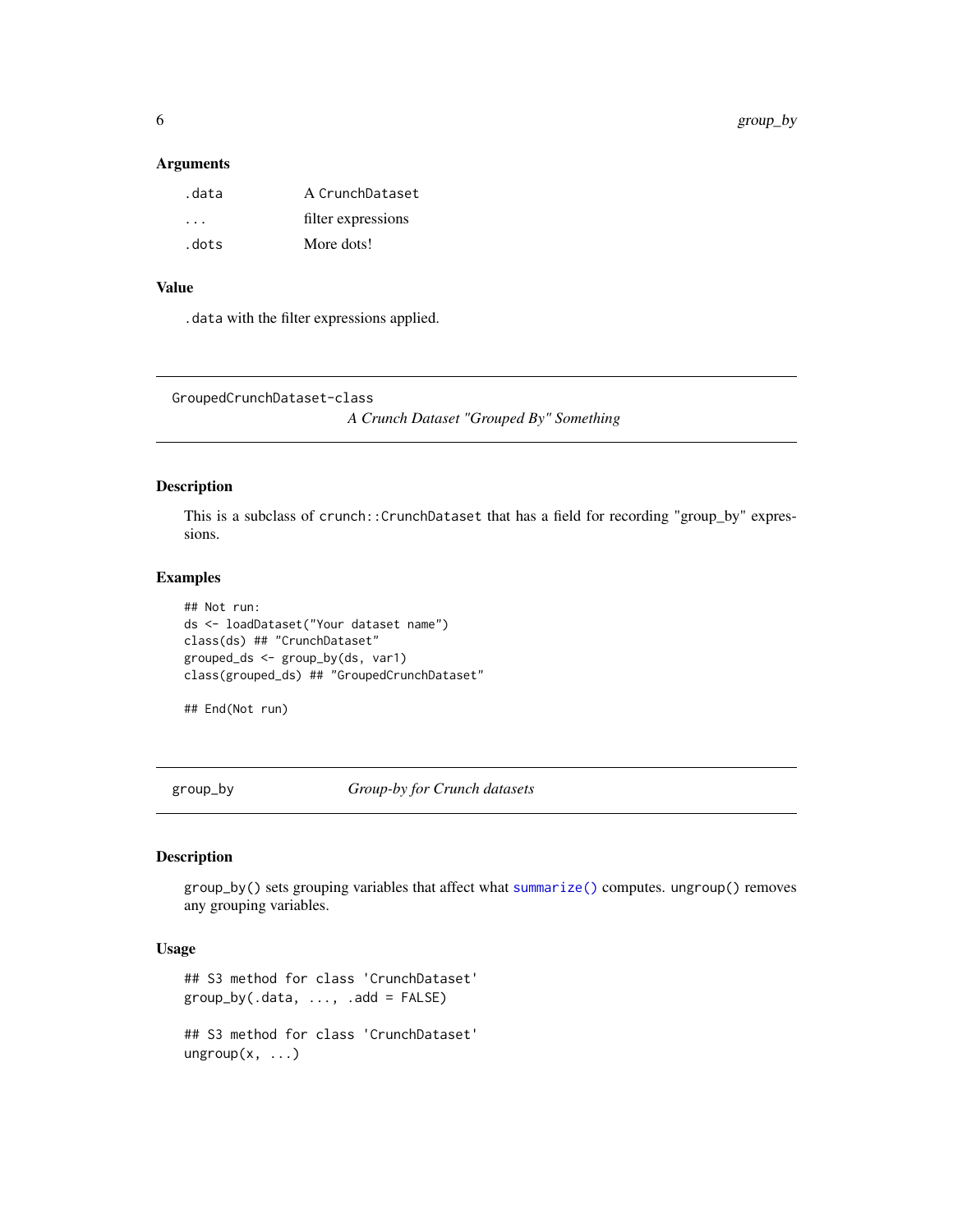#### <span id="page-6-0"></span>mutate 7 and 7 and 7 and 7 and 7 and 7 and 7 and 7 and 7 and 7 and 7 and 7 and 7 and 7 and 7 and 7 and 7 and 7

#### Arguments

| .data    | For group_by(), a Crunch Dataset                                                                     |
|----------|------------------------------------------------------------------------------------------------------|
| $\cdots$ | references to variables to group by, passed to dplyr::group_by_prepare()                             |
| . add    | Logical: add the variables in  to any existing grouping variables, or replace<br>them (the default). |
| X        | For ungroup(), a Crunch Dataset                                                                      |

# Details

Note that group\_by() only supports grouping on variables that exist in the dataset, not ones that are derived on the fly. dplyr::group\_by() supports that by calling mutate() internally, but mutate is not yet supported in crplyr.

#### Value

group\_by() returns a GroupedCrunchDataset object (a CrunchDataset with grouping annotations). ungroup() returns a CrunchDataset.

#### Examples

```
## Not run:
ds %>%
   group_by(cyl) %>%
   select(cyl, gear) %>%
  collect()
```
## End(Not run)

mutate *Mutate Crunch datasets (not implemented)*

# Description

Just a method that returns a nicer error message. mutate() hasn't been implemented yet. You can, however, derive expressions on the fly in [summarize\(\)](#page-7-1).

#### Usage

## S3 method for class 'CrunchDataset' mutate(.data, ...)

#### Arguments

| .data    | A crunch Dataset                   |
|----------|------------------------------------|
| $\cdots$ | Other arguments, currently ignored |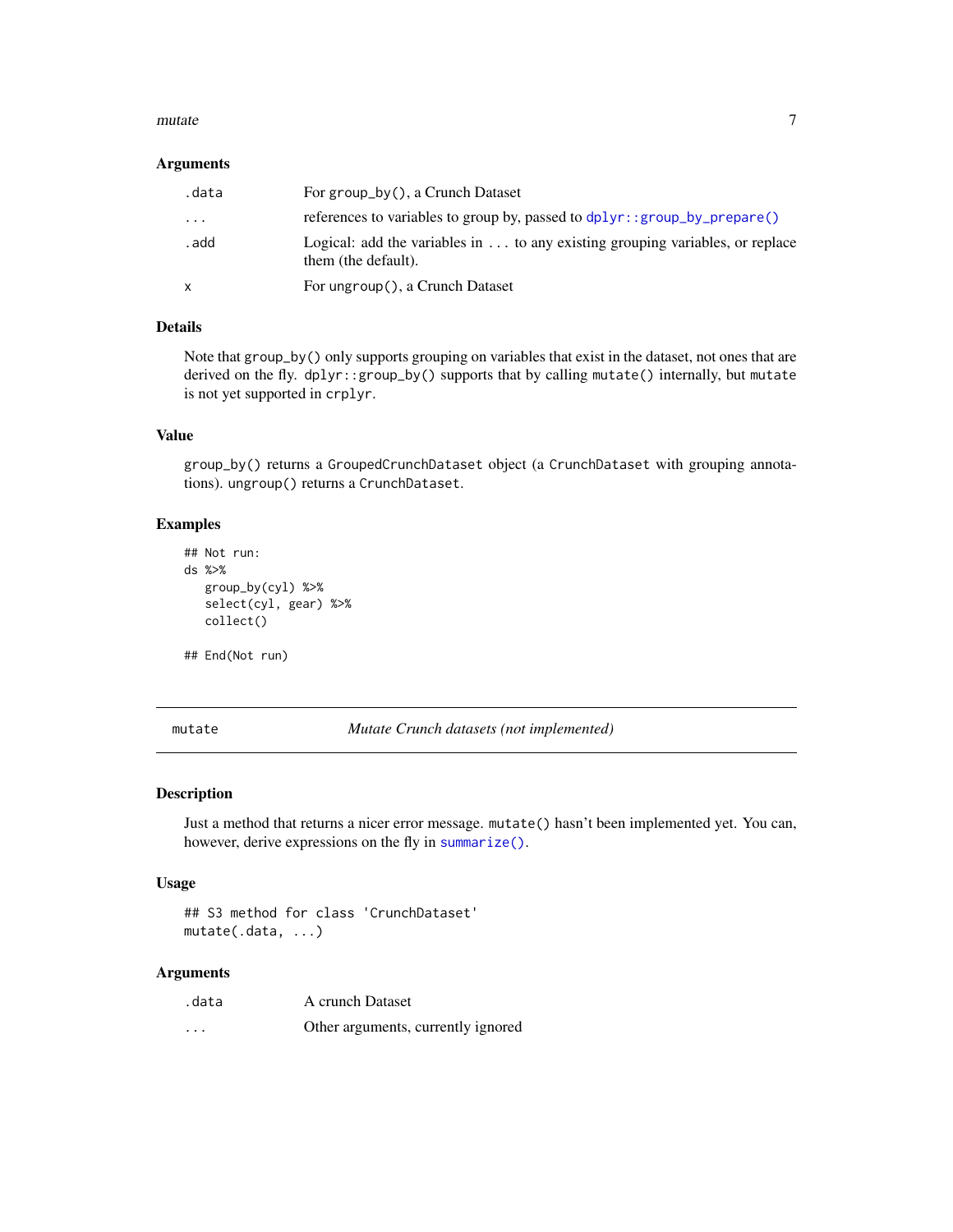<span id="page-7-0"></span>

This function uses "tidy select" methods of subsetting the columns of a dataset. It's another way of doing ds[,vars].

#### Usage

```
## S3 method for class 'CrunchDataset'
select(.data, ...)
```
# Arguments

| .data    | A CrunchDataset                                                                                        |
|----------|--------------------------------------------------------------------------------------------------------|
| $\cdots$ | names of variables in . data or other valid selection functions, passed to tidyselect: : vars_select() |

# Value

.data with only the selected variables.

#### Examples

```
## Not run:
ds %>%
   select(contains("ear")) %>%
  filter(gear > 4) %>%
  collect()
```
## End(Not run)

<span id="page-7-1"></span>summarize *Aggregate a Crunch dataset*

# Description

This is an alternate interface to crunch::crtabs() that, in addition to being "tidy", makes it easier to query multiple measures at the same time.

### Usage

```
## S3 method for class 'CrunchDataset'
summarise(.data, ...)
```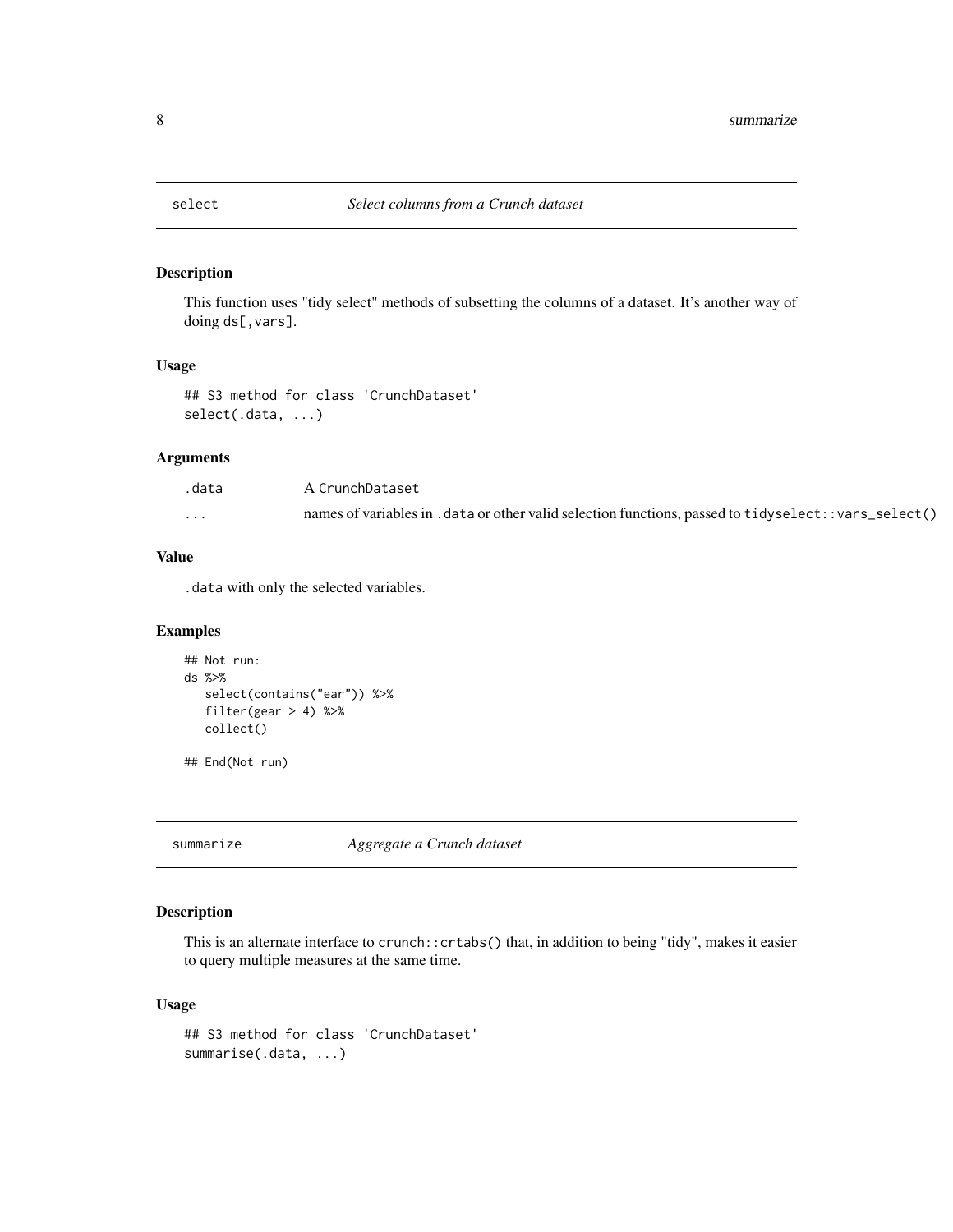# <span id="page-8-0"></span>theme\_crunch 9

#### Arguments

| .data                   | A CrunchDataset                                       |
|-------------------------|-------------------------------------------------------|
| $\cdot$ $\cdot$ $\cdot$ | named aggregations to include in the resulting table. |

#### Details

Note that while mutate() is not generally supported in crplyr, you can derive expressions on the fly in summarize().

# Value

A tbl\_crunch\_cube or cr\_tibble of results. This subclass of tibble allows ggplot2::autoplot to work, but can get in the way in some tidyverse operations. You may wish to convert to a tibble using as\_tibble().

# Examples

```
## Not run:
ds %>%
   filter(cyl == 6) %>%
   group_by(vs) %>%
   summarize(hp=mean(hp), sd_hp=sd(hp), count=n())
## End(Not run)
```
theme\_crunch *Crunch ggplot theme*

### Description

Style ggplots according to Crunch style.

# Usage

```
theme_crunch(base_size = 12, base_family = "sans")
```
# Arguments

| base_size   | Base text size   |
|-------------|------------------|
| base_family | Base text family |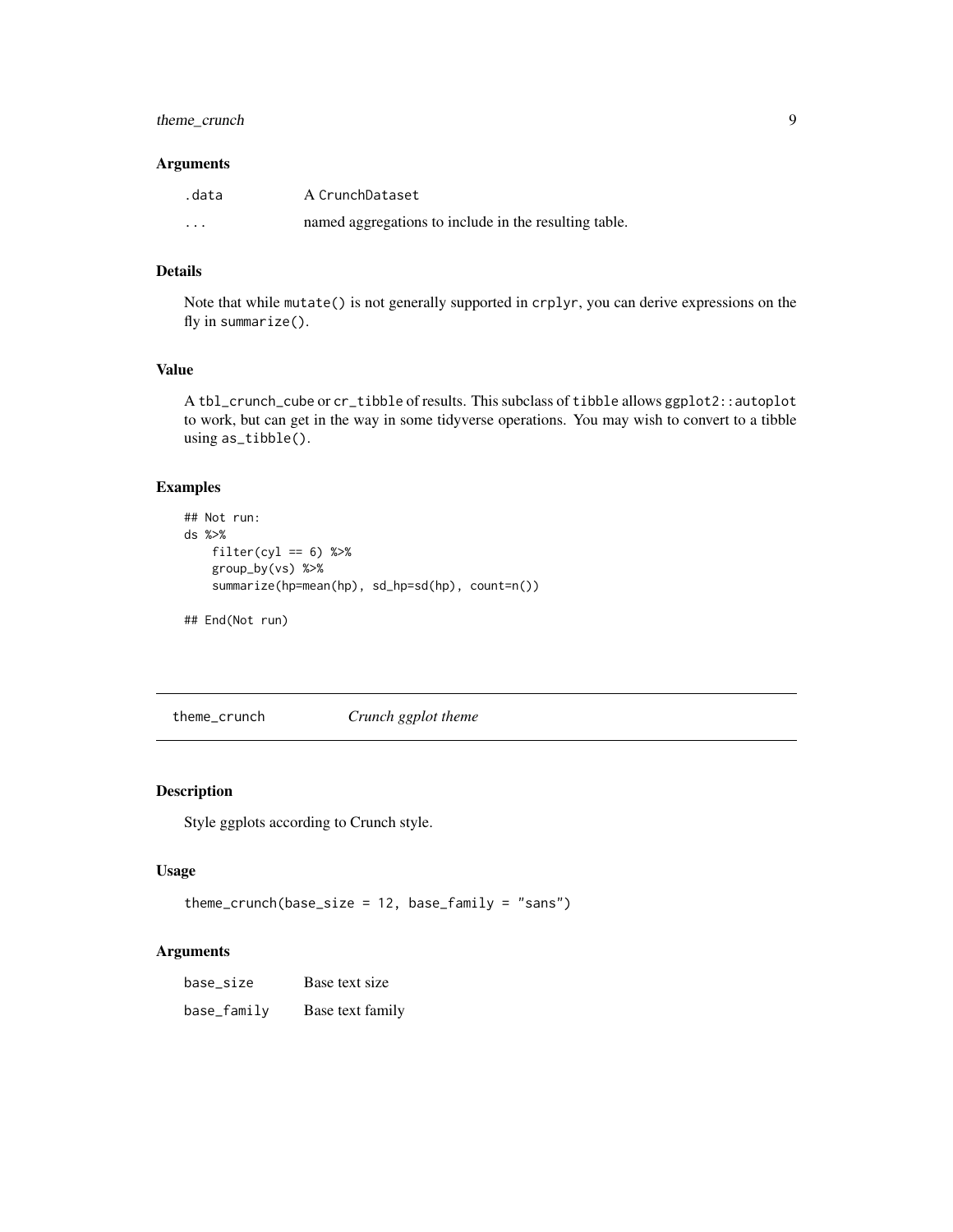<span id="page-9-0"></span>

This function allows you to return the unweighted counts from a Crunch dataset or grouped crunch dataset. It can only be used from within a summarise() call. If your dataset is unweighted, then unweighted\_n() is equivalent to n().

# Usage

```
unweighted_n()
```
# Examples

```
## Not run:
ds %>%
   group_by(cyl) %>%
   summarize(
       raw_counts = unweighted_n(),
       mean = mean(wt)\lambda
```
## End(Not run)